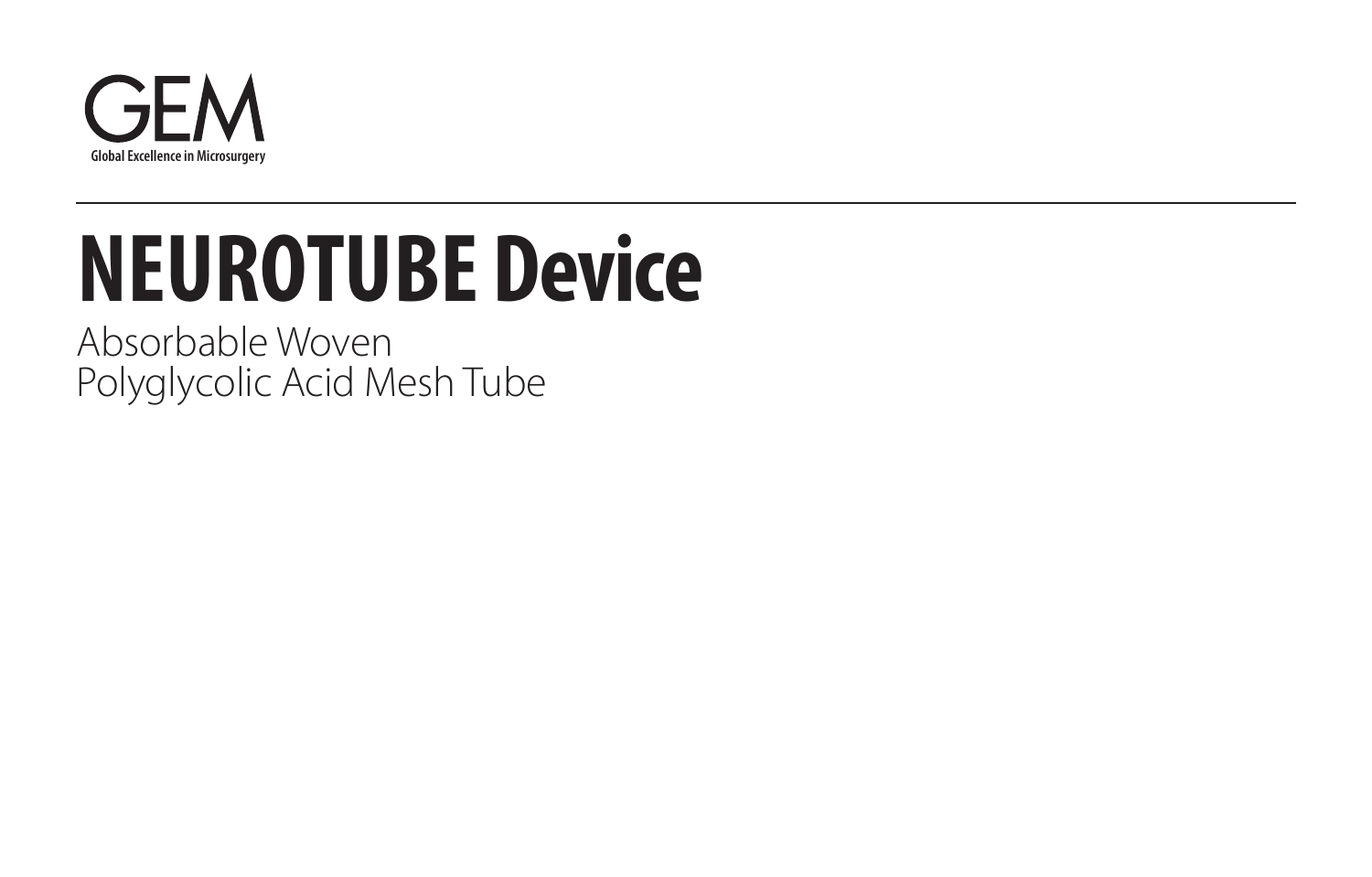## **Symbols referenced on labeling**

Symbol Glossary per US FD&C Act:

1.

| <b>Standard</b> | Symbol         | <b>Symbol Title</b>                                                                                                          | <b>Symbol Meaning</b>                                                                     | Symbol<br><b>Number</b> |
|-----------------|----------------|------------------------------------------------------------------------------------------------------------------------------|-------------------------------------------------------------------------------------------|-------------------------|
| ISO 15223-1*    | الممم          | Manufacturer                                                                                                                 | Manufacturer                                                                              | 5.1.1                   |
| ISO 15223-1     | ∼              | Date of manufacture                                                                                                          | Date of manufacture                                                                       | 5.1.3                   |
| ISO 15223-1     | ⊠              | Use-by date                                                                                                                  | Use-by date                                                                               | 5.1.4                   |
| ISO 15223-1     | LOT            | Batch code                                                                                                                   | Lot number                                                                                | 5.1.5                   |
| ISO 15223-1     | <b>REF</b>     | Catalog Number                                                                                                               | Catalog Number                                                                            | 5.1.6                   |
| ISO 15223-1     | STERILE EO     | Sterilized using ethylene oxide                                                                                              | Sterilized using ethylene oxide                                                           | 5.2.3                   |
| ISO 15223-1     | $\mathbb{R}^2$ | Do not resterilize                                                                                                           | Do not resterilize                                                                        | 5.2.6                   |
| ISO 15223-1     |                | Do not use if package is<br>Do not use if the product<br>sterilization barrier or its<br>damaged<br>packaging is compromised |                                                                                           | 5.2.8                   |
| ISO 15223-1     |                | Do not re-use                                                                                                                | Do not re-use                                                                             | 5.4.2                   |
| ISO 15223-1     | $\mathbf i$    | Consult Instructions for use                                                                                                 | Consult Instructions for use                                                              | 5.4.3                   |
| ISO 15223-1     |                | Caution                                                                                                                      | <b>Caution: Consult instructions</b><br>for use for warning and<br>precaution information | 5.4.4                   |
|                 | Rx Only        |                                                                                                                              | Federal (USA) law restricts this<br>device to sale by or on the<br>order of a physician   |                         |

\*ISO 15223-1:2016 Medical Devices – Symbols to be used with medical device labels, labeling and information to be supplied – Part 1: General requirements

Additional symbols and graphics on the product labeling that are not requird by the US FD&C Act:

| Symbol             | <b>Symbol Description</b> | Graphic | <b>Graphic Meaning</b> |
|--------------------|---------------------------|---------|------------------------|
| MADE IN THE U.S.A. | Made in USA               |         | Inner diameter         |
| PN                 | Manufacturer part number  |         | Length                 |
| <b>TN</b>          | Internal tracking number  |         |                        |

# **Product Size Table**

| <b>Catalog Number</b> | Nerve Gap              | Size of Neurotube Device $^\ast$ |
|-----------------------|------------------------|----------------------------------|
| GEM0240NT             | $\geq$ 8mm $\leq$ 30mm | 2.3 mm dia. X 40 mm length       |
| GEM0420NT             | $\geq$ 8mm $\leq$ 10mm | 4.0 mm dia. X 20 mm length       |

\* Nominal

### **Description**

The NEUROTUBE device Absorbable Woven Polyglycolic Acid Mesh Tube is designed for primary or secondary peripheral nerve repair or reconstruction. The NEUROTUBE device replaces the classic nerve graft technique for the repair of nerve gaps. The walls are corrugated for strength and flexibility. The corrugations prevent the tube from collapsing under normal physiological soft tissue pressures.

The NEUROTUBE device is resorbed through the process of hydrolysis.

#### **Indications For Use:**

The NEUROTUBE device is intended for single use in patients requiring peripheral nerve repair, in which the nerve gap is greater than or equal to 8mm, but less than or equal to 30mm.

## **IMPORTANT NOTE:**

This Instructions for Use manual is designed to provide instructions for proper use of the NEUROTUBE device. It is not intended as a reference to surgical technique.

## **Contraindications:**

Use of the NEUROTUBE device is contraindicated for anyone with a known allergy to polyglycolic acid.

#### **Warnings:**

- Complete hemostasis should be obtained in the surgical field before the NEUROTUBE device is positioned to bridge the gap between the nerve ends.
- Blood clot(s) in the lumen of the NEUROTUBE device will impede neuroregeneration.
- For hand surgeries, the patient's hand should be immobilized for three weeks following nerve reconstruction with the NEUROTUBE device. A plaster or fiberglass cast may be used for the first week and extension-block protective splint may be used for the second and third weeks. Cautiously supervised movement of the hand may be initiated before three weeks if a tendon repair is associated with the nerve reconstruction.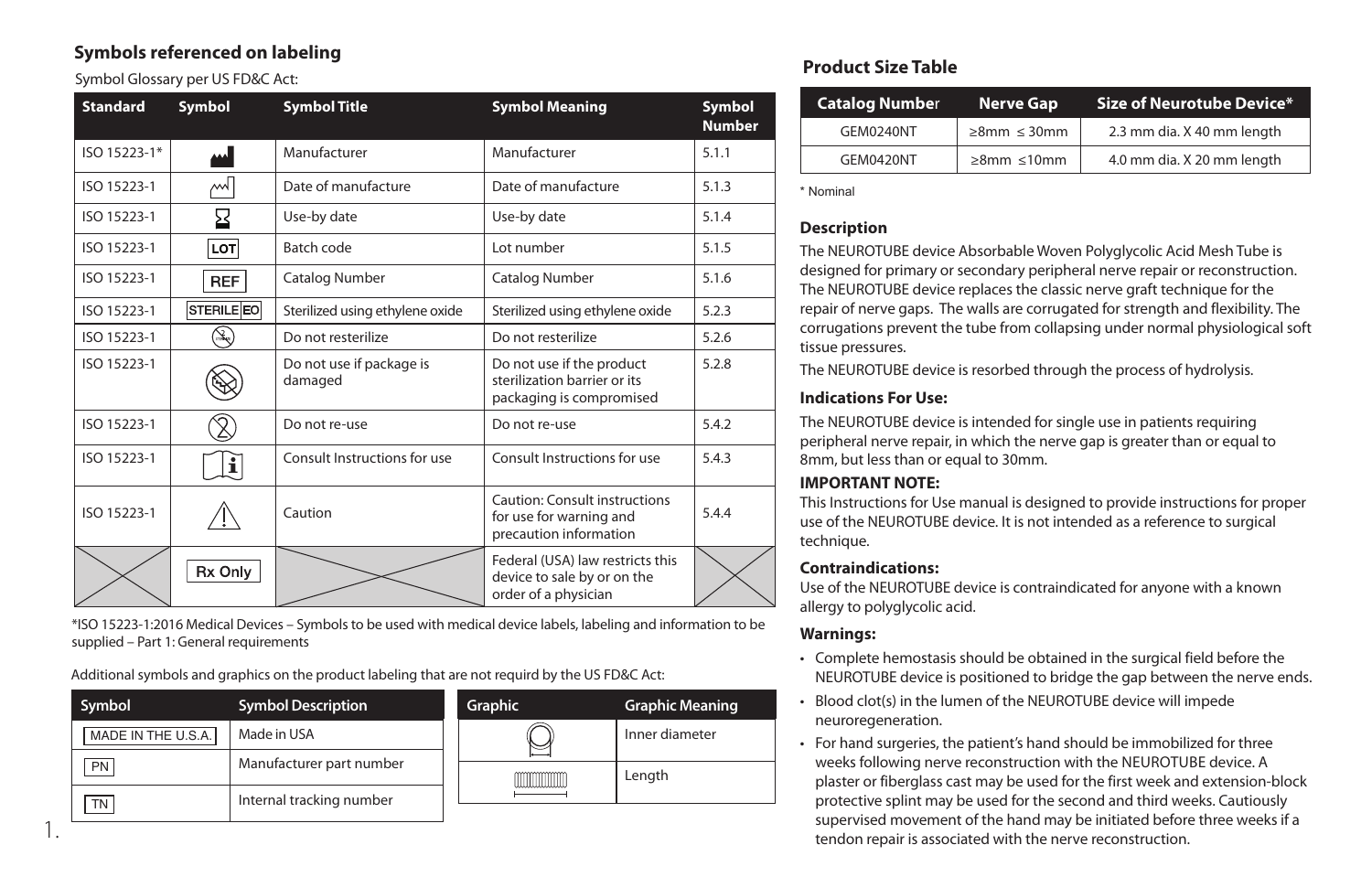Aggressive movement may cause the device to migrate to the surface of the skin. Should the NEUROTUBE device become exposed by patient movement before neuroregeneration has been completed through the NEUROTUBE device, it is suggested that the NEUROTUBE device be removed and replaced with an autologous nerve graft.

- The nerve ends should never be inserted into the NEUROTUBE device under tension.
- If the nerve gap is greater than 30 mm when applying the 2.3 mm diameter NEUROTUBE device, an autologous nerve graft should be used instead.
- If the nerve gap is greater than 10 mm when applying the 4 mm diameter NEUROTUBE device, an autologous nerve graft should be used instead.
- Do not resterilize.
- Discard open, unused NEUROTUBE devices.

#### **Storage:**

Recommend to store at controlled room temperatures ranging from 20º C to 30º C.

#### **Instructions For Use:**

- 1. Measure the nerve gap (distance between the nerve ends). (Refer to the Product Size Table).
- 2. Measure the nerve diameter and carefully select the appropriate NEUROTUBE device diameter so as not to compress the nerve ends.
- 3. Visually inspect the pouch for any holes or tears; do not use if damaged.
- 4. Aseptically transfer the inner pouch into the sterile field.
- 5. Open the pouch and remove the tray.
- 6. Carefully open the tray. Inspect the NEUROTUBE device. Do not use if the NEUROTUBE device is kinked, brittle, or degraded.
- 7. Surgically expose the nerve at the appropriate incision site with the extremity under tourniquet control.
- 8. Resect the injured segment of the nerve distally and proximally until a nerve stump is identified with no residual intrafascicular scarring.
- 9. Place the nerve on a wooden support (tongue depressor) and serially section with a #11 blade. Micro-scissors and larger scissors can cause the extrusion of intrafascicular components of the nerve.
- 10. Release the tourniquet and obtain meticulous hemostasis, so the resected end of the nerve will not fill the NEUROTUBE device with blood. The resulting blood clot would create a barrier to neuroregeneration.
- 11. If using the 2.3 mm diameter NEUROTUBE device, trim the NEUROTUBE device with scissors to a length 10 mm longer than the measured nerve gap, so the nerve ends may be inserted 5 mm into each end of the NEUROTUBE device.
- 12. Use a horizontal mattress stitch to draw the nerve end 5 mm into the NEUROTUBE device. An 8-0 suture with a 140-micron, 135° curve needle is recommended. Pass the stitch through the NEUROTUBE device from the outside to inside, transversely through the epineurium of the nerve end, and back through the NEUROTUBE device, from the inside to the outside.
- 13. Irrigate with heparinized saline to facilitate drawing the nerve end 5mm into the NEUROTUBE device and tie a knot. **NOTE:** It may be necessary to use a second stitch (anchor stitch) placing the suture superficially through the epineurium of the nerve and through the end of the NEUROTUBE device.
- 14. Fill the NEUROTUBE device with heparinized saline (10 units per cc), after one end of the nerve is secured within the NEUROTUBE device. The corrugated external surface of the NEUROTUBE device prevents kinking as the NEUROTUBE device goes around a curve or overlies a joined surface.
- 15. Draw the second nerve into the opposite end of the NEUROTUBE device with a horizontal mattress stitch, and if necessary, place an anchor stitch.
- 16. Refill the tube with heparinized saline.
- 17. Make an attempt to position the NEUROTUBE device in a soft tissue bed, which will facilitate mobilization of subcutaneous fat between the NEUROTUBE device and the overlying skin.
- 18. Close the site.

#### **Disclaimer Of Warranties:**

Synovis Micro Companies Alliance, Inc. (SMCA), a subsidiary of Baxter International Inc., warrants that reasonable care has been used in the manufacture of this device.This warranty is exclusive and in lieu of all other warranties whether expressed, implied, written or oral, including, but not limited to, any implied warranties of merchantability or fitness. Since SMCA has no control over the conditions under which the device is used, diagnosis of the patient, methods of administration, or its handling after it leaves its possession, SMCA does not warrant either a good effect or against an ill effect following its use. The manufacturer shall not be liable for any incidental or consequential loss, damage or expense arising directly or indirectly from the use of this device. SMCA will replace any device which is defective at the time of shipment. No representative of SMCA may change any of the foregoing or assume any additional liability or responsibility in connection with this device.